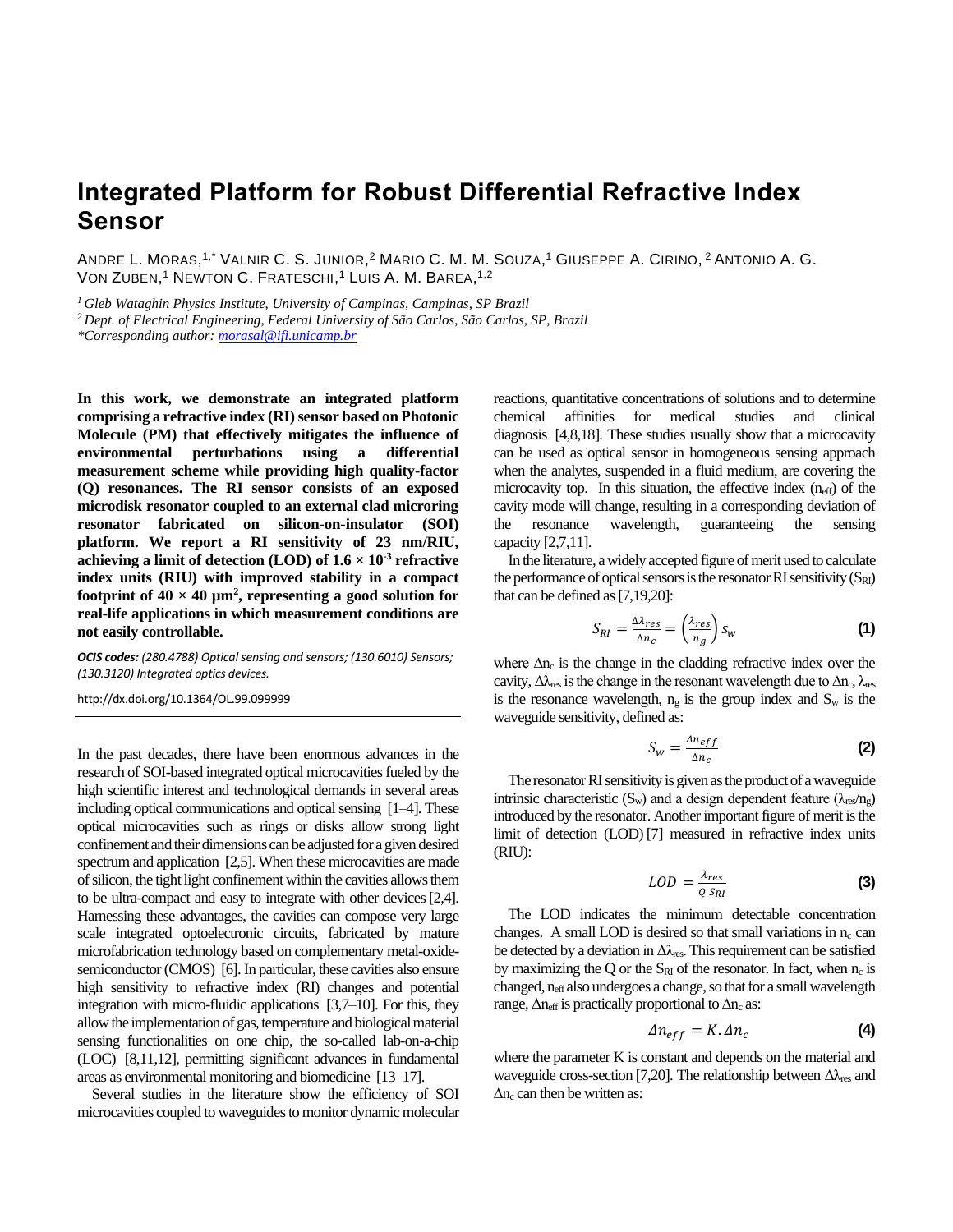$$
\Delta n_c = \frac{n_g}{\kappa} \frac{\Delta \lambda_{res}}{\lambda_{res}} \tag{5}
$$

A big problem regarding sensors based on optical resonators with high-Q is that they are also highly sensitive to fluctuations induced by the environment, such as temperature and air humidity variations, which compromises the reliability and stability of these sensors. One solution to overcome these limitations and improve the sensor stability and reliability is presented in this work, where it is suggested to build optical sensors based on photonic molecules (PMs)[21,22]. In particular, we present here the design, fabrication and characterization of a sensor based on a PM, which consists of an exposed microdisk resonator coupled to an external clad microring resonator.

In the literature, it has been shown that when multiple resonators are coupled, it is possible to form compact PMs[23,24,24–26]. The complexity of the PM's transmission spectrum will depend on the number of coupled resonators and how they couple to each other. The transmission spectrum of a single microring resonator in an adddrop filter (Fig. 1(a)) presents resonances separated by the free spectral range (FSR), which is inversely proportional to the resonator length, and characterized by the linewidth (FWHM) and the extinction ratio (ER). When a second distinct resonator, such as a disk, is coupled to the first one (Fig. 1(b)), the two resonators may have different resonance wavelengths (non-degenerate condition) or they can be both resonant at the same wavelength (degenerate condition). In the non-degenerate condition, the resonances of the outer ring remain unaffected and a new resonance appears which is associated with the embedded disk. When the two resonators are degenerated, however, their mutual coupling induces mode-splitting proportional to the coupling strength between resonators.



**Fig. 1.** Comparison between the transmission spectrum of a single microring resonator (a) and a PM based on two resonators (b) for both non-degenerate (left side) and degenerate (right side) conditions. The transmission spectra are shown as a function of the detuning with respect to the embedded disk resonances [25]. The colored resonances are associated with each one of the cavities in the inserted schemes.

Fig. 1(b) shows that in the non-degenerate condition, the notch resonance (red resonance) associated with the embedded disk has a Q higher than the Q associated with the external-ring resonance. This fact occurs due to the reduction in the coupling losses between the inner disk and the straight waveguide in this kind of PM, in which the waveguide-disk coupling is always intermediated by the external ring. For this reason, the non-degenerate situation allows the use of the disk resonance (called detection resonance,  $\lambda_{\text{detection}}$ ) for accurate detection and its wavelength shifts ( $\Delta \lambda$ '<sub>before</sub> and  $\Delta \lambda$ '<sub>after</sub>) may be measured in relation to the external ring resonances (called reference resonances,  $\lambda_{refl}$  and  $\lambda_{ref2}$ ). These reference resonances should always be present and need to be fixed and free of deviations caused by the cladding refractive index changes, allowing a differential

measurement between the detection resonance and these reference resonances ( $\Delta \lambda_{res} = \Delta \lambda'_{after} - \Delta \lambda'_{before}$ ) in a compact footprint and with improved stability.

However, the measurement range of these sensors is dependent of the wavelength shift  $\Delta\lambda_{\rm res}$ , which is limited by the free spectral range (FSR) of the external ring resonator, such that

$$
\Delta \lambda_{res} < FSR = \left(\frac{\lambda_{res}^2}{n_g \, L}\right) \tag{6}
$$

where L, in the proposed device, is the length of the outer ring resonator ( $L = 2\pi R$ , where R is the resonator radius). Therefore, comparing to eq. 5, the measurement range of  $n_c$  is then given by

$$
\Delta n_c < \frac{\lambda_{res}}{\kappa} \tag{7}
$$

Fig. 2(a) depicts a schematic view of the planned optical sensor based on PM that meets the requirements above. The sensing window is open on the top of the disk, exposing only half of its upper surface, and allows the detection resonance to suffer deviations (Fig. 2(b)) associated with changes in the cladding refractive index. These deviations can be caused by a fluid (either gas, air or water), which has been loaded on the window.



**Fig. 2.** (a) Schematic view of the sensor based on PM. (b) Desired spectrum for this sensor. The red curve shows a deviation of the resonance of the disk caused by a change in the cladding refractive index. (c) Optical micrograph of the fabricated sensor and (d) Scanning electron micrograph of the sensing window.

This sensor was fabricated by using a SOI platform at IMEC-EUROPRACTICE. The ring and disk radius are  $20 \mu m$  and  $5 \mu m$ , respectively. The gaps between waveguide-ring and ring-disk are 200 nm. The effectively single mode (TE) waveguides consist of a silicon core with 220 nm x 450 nm cross-section on a 2-µm-thick layer of buried thermal  $SiO<sub>2</sub>$ , and it is covered with a 1-µm thick deposited  $SiO<sub>2</sub>$  layer. The sensing window over part of disk was defined by photolithography and etching process (Fig. 2(c) and Fig. 2(d)) and the chips containing the sensors were spliced in areas where there were inverse nanotapers for efficient coupling to optical fibers. Polishing technique with focused ion beam (FIB) milling was employed to obtain high-quality mirrors with excellent coupling condition [27,28].

The spectral features of the sensor were carried out using 2 dimensional finite-difference time-domain (2D-FDTD) algorithm of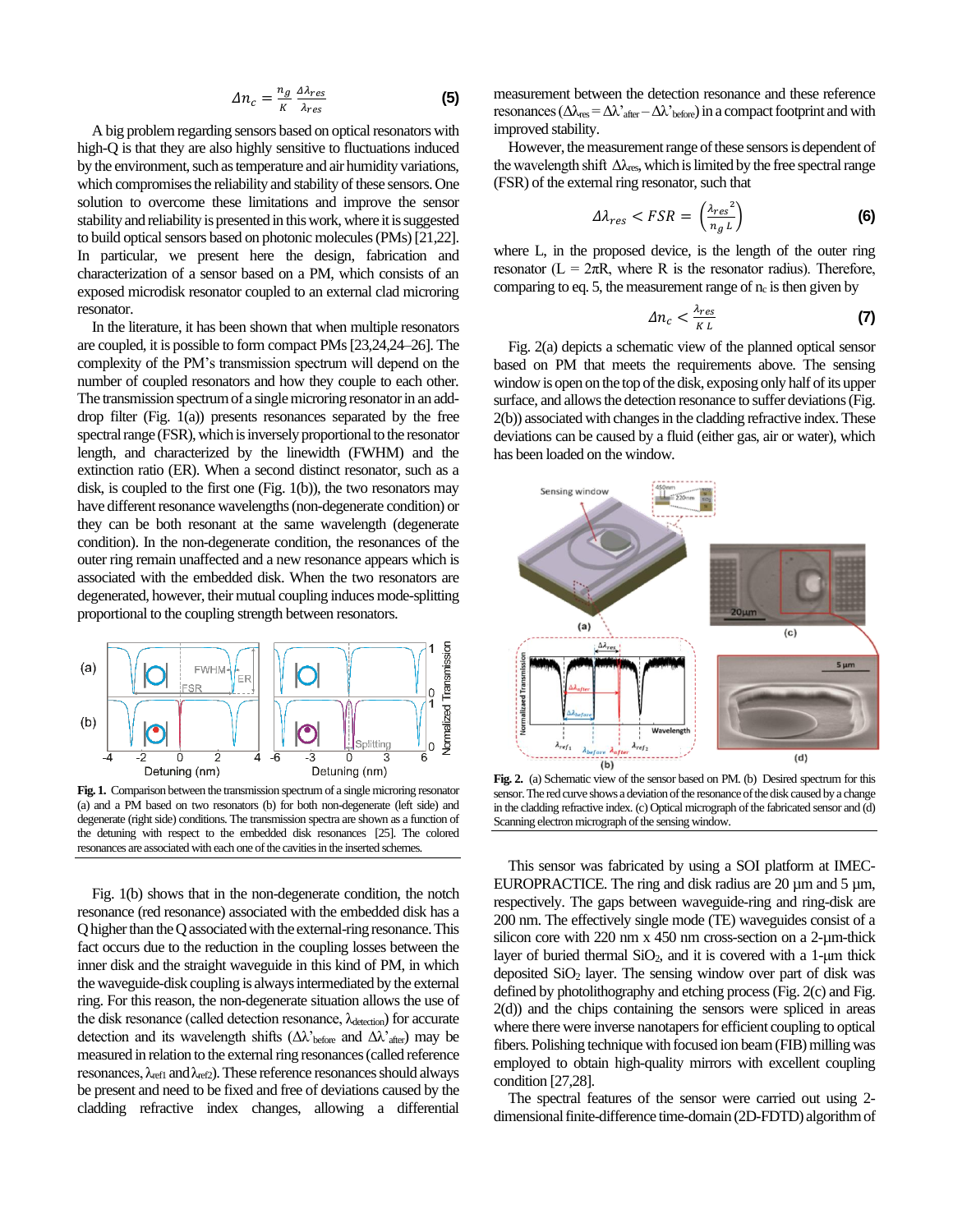the FullWAVE package. The 3D structures of the sensor were reduced to 2D structures, employing the effective index method [20] and extensive numerical simulations with the 3D beam propagation method (BPM) included in the BeamPROP package. It is mandatory to compute this reduction to decrease the simulation time and the required computing memory. The spectral response performed in the through port of the sensor is shown in Fig. 3(a). A schematic representation of the simulated sensor is inserted in this figure, showing that only half of the inner disk surface can sense changes in the cladding refractive index (blue part of the disk). The red parts in this scheme represent the waveguides, ring and half of the inner disk. These parts are buried in a  $SiO<sub>2</sub>$  cladding.



**Fig. 3.** (a) Spectral features of the sensor for three conditions of cladding materials over the half-disk: SiO<sub>2</sub> (blue line), Ethylene Glycol (green line) and air (orange line). Inset: schematic view of the sensor highlighting the part of the disk responsible for the sensing (blue part). (b) Resonance wavelength simulated at disk for a range of cladding refractive index. The figure inset shows the calculated spatial distribution of electrical field radial component in the cross-section of the sensing disk.

To perform the simulation, three conditions were considered for  $n_c$  on the half-disk (blue part):  $SiO<sub>2</sub>$  (blue curve), air (orange curve) and Pure Ethylene Glycol (EG) (green curve). The spectral responses of the sensor showsthat the resonances associated with the ring are always fixed in the same wavelengths  $(\lambda_{refl}=1587.99$  nm and  $\lambda_{\text{ref2}}$ =1594.15 nm), regardless of the cladding material used over the half-disk. The detection resonances suffers a redshift when the  $n_c$  is increased, for example, from air (n<sub>c</sub>=1.000) to  $SiO<sub>2</sub>$  (n<sub>c</sub>=1.444) [21], both for  $\lambda=1.59$  µm. These resonances are  $\lambda_{air}=1588.86$ nm,  $\lambda_{EG}$ =1592.90 nm and  $\lambda_{SiO2}$ =1593.50 nm. The deviations between these resonances and one of the reference resonances ( $\lambda_{refl}$ ) can be computed as  $\Delta \lambda' = |\lambda_{\text{detection}} - \lambda_{\text{ref1}}|$ , where  $\lambda_{\text{detection}}$  is each one of the detection resonances. The differences for each case are  $\Delta \lambda'_{\text{air}} = 0.87 \text{ nm}, \Delta \lambda'_{\text{EG}} = 4.91 \text{ nm} \text{ and } \Delta \lambda'_{\text{SiO2}} = 5.51 \text{ nm}.$ 

The sensitivity of this sensor can be computed according to Eq. 1 and the change of the resonance wavelength  $\Delta\lambda_{\rm res}$  can be found by applying the relation  $\Delta \lambda_{res} = |\Delta \lambda'_{SiO2} - \Delta \lambda'_{EG}|$  for the case where the sensitivity is associated with the change of  $n_c$  from  $n_c^{EG} = 1.420$ to  $n_c^{SiO2} = 1.444$ . The advantage of computing  $\Delta \lambda_{res}$  in this way is that  $\Delta\lambda$ ' will always be present in the spectra, regardless of deviations caused by imprecision during the data acquisition. The calculated change of the resonant wavelength is  $\Delta\lambda_{\rm res} = 0.6$  nm and the sensor RI sensitivity is  $S_{RI}$  -25 nm/RIU. Fig. 3(b) shows the simulated resonance wavelength against the refractive index of the cladding for a fully exposed disk. In this case, the linear fitting shows that the RI sensitivity is increased to ~28 nm/RIU. The inserted figure shows the calculated spatial distribution of the electrical field radial component in the cross-section of the sensing disk.

The experimental characterization of the fabricated sensor was performed as follows. A tunable laser (1465 nm to 1640 nm) was used as light source and the coupling of light into the waveguide was done with GRIN rod lensed optical fibers. The transmitted light was collected using similar lenses and sent to an InGaAs power meter. The temperature was stabilized at  $25 \text{ °C}$  and the input polarization was controlled to allow efficient coupling to the quasi-TE mode of the silicon waveguide. Fig. 4(a) shows the experimental transmission spectra of the sensor obtained for pure water and five aqueous EG solutions with different volume concentrations. In each case, the transmission spectrum of the sensor was measured after a droplet of approximately 0.5 μl of the prepared solution was applied on the sensor surface. The same experiment was repeated five times for each solution to secure the reliability of the developed sensor.The refractive indices of the aqueous EG solutions were obtained from [29].



**Fig. 4.** (a) Experimental spectra of the sensor for pure water and five different aqueous EGsolutions. The inset figures are the infrared microscopy images of the scattered light in the resonances  $\lambda_{ref}$  and  $\lambda_{detection}$ , respectively; (b) Resonance wavelength positions (blue circles) and sensor response (red dots) as a function of the cladding refractive index.The dashed lines are linear fittings.

The spectral responses of the sensor (Fig.  $4(a)$ ) shows that the ring reference resonance remained fixed ( $\lambda_{\text{ref}} \approx 1626.5 \text{ nm}$ ) during the experiments. The inset figures shows the corresponding infrared microscopy images of the scattered light in the resonances  $\lambda_{ref}$  and λdetection (approximately 1628 nm). These images demonstrate that when the laser is pumping in each resonant wavelength, the spatial distribution of the optical mode will be concentrated in the cavity associated with the resonance, as expected for a PM operating in the non-degenerated condition. During the sensor operation, the detection resonance suffered a redshift when the concentration of EG in water was increased. This redshift was caused by the increase of the n<sub>c</sub> from 5% (n<sub>c</sub>=1.3217) to 25% (n<sub>c</sub>=1.3431) and it is shown in details in Fig. 4(b) (blue circles).

The deviations between these detection resonances and  $\lambda_{ref}$  were calculated from  $\Delta \lambda' = |\lambda_{\text{detection}} - \lambda_{\text{ref}}|$  and the sensor response  $(Δλ<sub>res</sub> = Δλ'<sub>after</sub> - Δλ'<sub>before</sub>)$  is also presented in Fig. 4(b) (red curve). The slope (RI sensitivity) of the linear fitting shows an experimental sensitivity of  $S_{RI} = (23.2 \pm 2.2)$  nm/RIU, giving a limit of detection LOD  $\sim 1.6 \times 10^{-3}$  RIU. This result is in good agreement with our theoretical prediction for the sensitivity and is below the  $S_{RI} = 27.1$  nm/RIU presented in reference [7] to a single disk sensor ( $R = 5 \mu m$ ). However, our PM-based sensor has only half of the disk susceptible to a change of  $n_c$  and it allows the presence of reference resonances requiring a reduced footprint (40 x  $40 \,\mathrm{\mu m}^2$ ).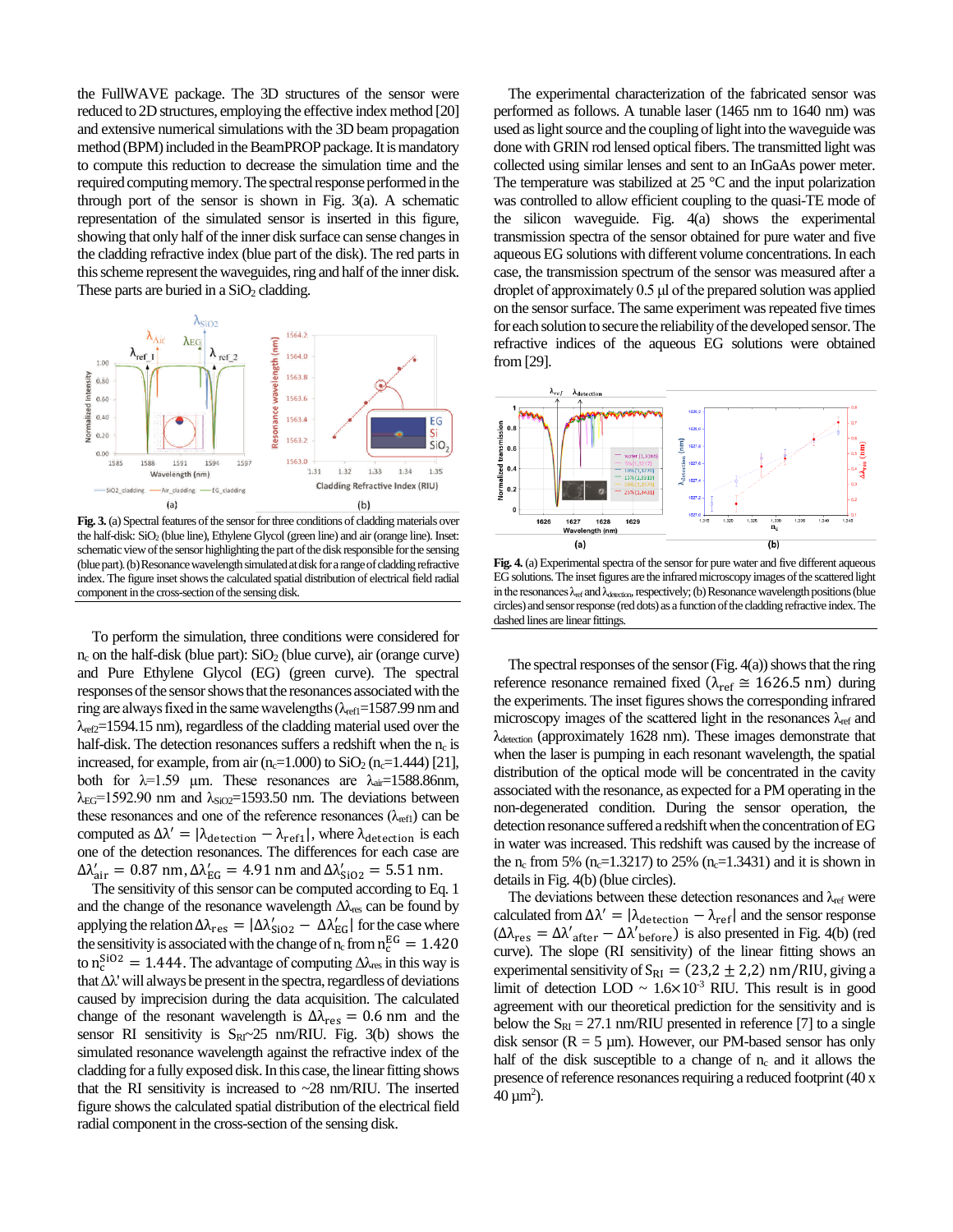The sensor response to temperature variation was also evaluated by employing a temperature controller setup composed of a thermostat (ILX-Lightwave – LDT-5525– Laser Diode Temperature Controller) and a Peltier (CP1.0-63-08L from Melcor). Fig. 5(a) shows the experimental transmission spectra obtained for four different temperatures. As expected, both the reference and detection resonances suffered a redshift when the temperature was increased. However, Fig. 5(b) shows that the resonance spectral shifts for the reference ring (blue curve) and detection disk (red curve) presents different sensitivities to temperature variations,  $(0.081 \pm 0.001)$  nm/°C and  $(0.087 \pm 0.003)$  nm/°C, respectively. Their sensitivities to temperature variations are not equal because the reference and detection cavities have different radius and also because only half part of the disk was exposed to water/solution cladding. Now, considering the spectral shift of the sensor response ( $\Delta \lambda_{res}$ , black curve), its sensitivity to temperature variation is reduced to  $(0,008 \pm 0,002)$  nm/°C. This result shows that this PM-based sensor is about 10 times less sensitive to temperature variations than its reference and detection absolute resonances or others sensors based on single cavities.



**Fig. 5.** (a) Experimental spectra of the sensor measured for four different temperatures; (b) Spectral shifts for the reference ring (blue curve) and detection disk (red curve) resonances as function of chip temperature. The black line represents the spectral shift of the sensor response ( $\Delta\lambda_{\rm res}$ ) against chip temperature. The dashed lines are linear fittings with its related slopes.

In conclusion, we have demonstrated here the design, fabrication and characterization of a sensor based on a PM, that is composed of a microdisk internally coupled to a microring in a well-known adddrop filter configuration. In this sensor, only the inner microdisk is sensitive to changes in the top cladding refractive index and its resonance, non-degenerate with the microring resonances, has a high-Q (~40,000). One of these non-degenerate resonances was employed in the detection of different aqueous ethylene glycol solutions by measuring its deviation from the reference resonances of the microring. An experimental RI sensitivity of  $(23.2 \pm$ 2.2) nm/RIU was achieved with a LOD of approximately 1.6×10- <sup>3</sup> RIU in a compact footprint (40  $\mu$ m x 40  $\mu$ m). Also, it was shown that the sensor response to temperature variations is about 10 times lower than the individual responses of the reference ring and the detection disk.

**Funding.** This study was financed in part by the Coordenação de Aperfeiçoamento de Pessoal de Nível Superior - Brasil (CAPES) - Finance Code 001. National Council for Scientific and Technological Development (CNPq) n° 800673/2016-6 and São Paulo Research Foundation (FAPESP) n° 2014/04748-2, 2015/20525-6 and 2015/12461-8).

**Acknowledgment**. We thank the Center for Semiconductor Components (CCS/UNICAMP) for the use of their equipment.

## **REFERENCES**

- 1. K. J. Vahala, "Optical microcavities," Nature **424**, 839 (2003).
- 2. W. Bogaerts, P. D. Heyn, T. V. Vaerenbergh, K. D. Vos, S. K. Selvaraja, T. Claes, P. Dumon, P. Bienstman, D. V. Thourhout, and R. Baets, "Silicon microring resonators," Laser & Photonics Reviews **6**, 47–73 (2012).
- 3. V. Passaro, C. Tullio, B. Troia, M. Notte, G. Giannoccaro, and F. Leonardis, "Recent Advances in Integrated Photonic Sensors," Sensors **12**, 15558–15598 (2012).
- 4. Z. Yao, K. Wu, B. X. Tan, J. Wang, Y. Li, Y. Zhang, and A. W. Poon, "Integrated Silicon Photonic Microresonators: Emerging Technologies," IEEE Journal of Selected Topics in Quantum Electronics **24**, 1–24 (2018).
- 5. M.-K. Chin, C.-W. Lee, S.-Y. Lee, and S. Darmawan, "High-indexcontrast waveguides and devices," Appl. Opt., AO **44**, 3077–3086 (2005).
- 6. W. Bogaerts, R. Baets, P. Dumon, V. Wiaux, S. Beckx, D. Taillaert, B. Luyssaert, J. V. Campenhout, P. Bienstman, and D. V. Thourhout, "Nanophotonic Waveguides in Silicon-on-Insulator Fabricated With CMOS Technology," J. Lightwave Technol., JLT **23**, 401 (2005).
- 7. L. Chrostowski, S. Grist, J. Flueckiger, W. Shi, X. Wang, E. Ouellet, H. Yun, M. Webb, B. Nie, Z. Liang, K. C. Cheung, S. A. Schmidt, D. M. Ratner, and N. A. F. Jaeger, "Silicon photonic resonator sensors and devices," in A. V. Kudryashov, A. H. Paxton, and V. S. Ilchenko, eds. (2012), p. 823620.
- 8. E. Luan, H. Shoman, D. M. Ratner, K. C. Cheung, and L. Chrostowski, "Silicon Photonic Biosensors Using Label-Free Detection," Sensors **18**, 3519 (2018).
- 9. Z. Wang, H. Yan, S. Chakravarty, H. Subbaraman, X. Xu, D. L. Fan, A. X. Wang, and R. T. Chen, "Microfluidic channels with ultralowloss waveguide crossings for various chip-integrated photonic sensors," Opt. Lett., OL **40**, 1563–1566 (2015).
- 10. T. Lipka, L. Moldenhauer, L. Wahn, and H. K. Trieu, "Optofluidic biomolecule sensors based on a-Si:H microrings embedded in silicon– glass microchannels," Opt. Lett., OL **42**, 1084–1087 (2017).
- 11. M. C. Estevez, M. Alvarez, and L. M. Lechuga, "Integrated optical devices for lab-on-a-chip biosensing applications," Laser & Photonics Reviews **6**, 463–487 (2012).
- 12. Y. Temiz, R. D. Lovchik, G. V. Kaigala, and E. Delamarche, "Labon-a-chip devices: How to close and plug the lab?," Microelectronic Engineering **132**, 156–175 (2015).
- 13. X. Chen, K. Huang, Z. Zeng, M. Zeng, C. Shen, and N. Bai, "A temperature sensor using cascaded microring resonators," IOP Conf. Ser.: Mater. Sci. Eng. **490**, 072030 (2019).
- 14. N. A. Yebo, S. P. Sree, E. Levrau, C. Detavernier, Z. Hens, J. A. Martens, and R. Baets, "Selective and reversible ammonia gas detection with nanoporous film functionalized silicon photonic microring resonator," Opt. Express, OE **20**, 11855–11862 (2012).
- 15. A. Yalcin, K. C. Popat, J. C. Aldridge, T. A. Desai, J. Hryniewicz, N. Chbouki, B. E. Little, Oliver King, V. Van, Sai Chu, D. Gill, M. Anthes-Washburn, M. S. Unlu, and B. B. Goldberg, "Optical sensing of biomolecules using microring resonators," IEEE Journal of Selected Topics in Quantum Electronics **12**, 148–155 (2006).
- 16. "Ultrahigh <italic>Q</italic> Polymer Microring Resonators for Biosensing Applications - IEEE Journals & Magazine," https://ieeexplore.ieee.org/abstract/document/8642857.
- 17. G. A. Rodriguez, S. Hu, and S. M. Weiss, "Porous silicon ring resonator for compact, high sensitivity biosensing applications," Opt. Express, OE **23**, 7111–7119 (2015).
- 18. Y. Zhang, T. Zhou, B. Han, A. Zhang, and Y. Zhao, "Optical biochemical sensors based on whispering gallery mode resonators," Nanoscale **10**, 13832–13856 (2018).
- 19. R. Guider, D. Gandolfi, T. Chalyan, L. Pasquardini, A. Samusenko, C. Pederzolli, G. Pucker, and L. Pavesi, "Sensitivity and Limit of Detection of biosensors based on ring resonators," Sensing and Bio-Sensing Research **6**, 99–102 (2015).